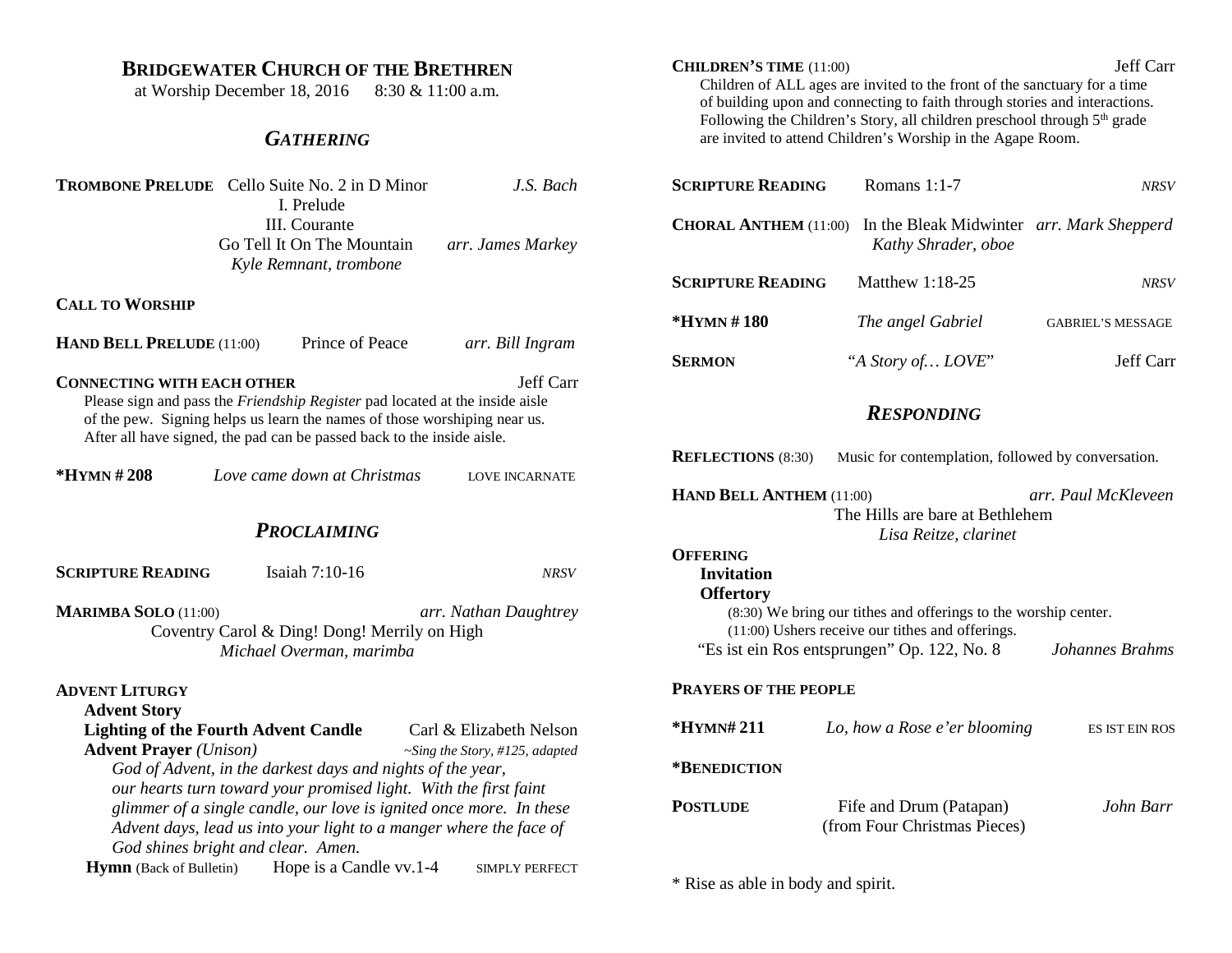# **MEETINGS & OPPORTUNITIES FOR SERVICE & NURTURE**

# **December 18-24, 2016 (All events are p.m. unless noted)**

This is a church events calendar and does not include all building events use. Please be sure to schedule ALL EVENTS through the church office.

- **Today** 9 a.m. Bell Choir Rehearsal Choir Room 9:30 & 10:30 a.m. Blood Pressure Clinic Office Reception Children's Worship during Worship at 11
- **Thurs.** 7:30 Sanctus Choir Rehearsal Choir Room
- Sat. 7 & 11 Christmas Eve Candlelight Services Eucharist Communion at 11:00 p.m.

#### **NEXT SUNDAY– December 25, 2016 –** *Christmas Day*

**Worship:** 11:00 a.m. – Sanctuary Pastor Jeff Carr, preaching Sermon: "A Story of…CHRISTMAS" Scripture Readings: Matthew 1:1-17; Luke 2:1-20; John 1:1-14

#### **ATTENDANCE /STEWARDSHIP FOR SUNDAY: 12/11/16**

| Worship Attendance: 8:30 – 16 11:00 – 270 | <b>Sunday School: 143</b> |
|-------------------------------------------|---------------------------|
| Pledges & Envelope Giving                 | \$23,270.68               |
| Loose Offering                            | 570.25                    |
| Church User Fees                          | 310.00                    |
| <i>Messenger</i> Subscriptions            | 58.00                     |
| Christmas Offering                        | 1,990.00                  |
| Tree Lights of Love                       | 100.00                    |
| <b>Wednesday Night Meals</b>              | 149.00                    |
| Women's Fellowship                        | 300.00                    |
| <b>Youth Programs</b>                     | 10.00                     |
| Ann Barr Memorial & John Barr Honorarium  | 300.00                    |
| <b>EYN</b> Compassion Fund                | 100.00                    |
| Wanda Bowman Memorial Fund                | 20.00                     |
| David Evick Memorial Fund                 | 300.00                    |
| Richard Miller Memorial Fund              | 100.00                    |
| Janet Foster Memorial Fund                | 700.00                    |
|                                           |                           |

# **BRIDGEWATER CHURCH OF THE BRETHREN**

*An inclusive family of faith seeking to follow Jesus and live the love of God.*

#### *Our Mission…*

*As an inclusive community of faith, we commit ourselves to embody the*  love of God and to share our diverse lives and gifts with each other and *the world. Through faith formation, worship, mission, and fellowship we boldly proclaim the peace and love of Christ. Together we work for justice, extend grace, and partner with God to offer abundant life, healing, and hope to our community and the world.*

#### *Our Values…*

*Sharing life together and including all persons in our common life. Growing in faith, compassion, and understanding. Serving one another and our neighbor's good. Sharing the love of God and the God that is love.*

# **PASTORAL MINISTRY STAFF**

**Jeff Carr** *– Senior Pastor*  **Chris Zepp** – *Associate Pastor*

#### **ADMINISTRATIVE AND FACILITIES MINISTRY STAFF**

**Fortunato Correa** – *Custodian*  **Phil Flory** – *Treasurer* **Shannon Puffenbarger** – *Administrative Assistant*  **Leon Rhodes** – *Head Teller* **Glenna Wampler** – *Business Manager*

#### **PROGRAM & MUSIC MINISTRY STAFF**

**Kathleen Arndt –** *Child Care Center Administrator* **John Barr** – *Organist*  **Jim Benedict** – *Bell Choir Director* **Jeanie Eye** – *Christian Education Director* **Mary Beth Flory** – *Pianist* **Marianne Houff** – *Children's Choir Director* **Ellsworth Neff** – *Sound, Light, Video Coordinator* **Curtis Nolley** – *Sanctus Choir Director & Music Coordinator* **Clarke & Hope Staton** *– Youth Ministry Coordinators* 

#### **CONTACT INFORMATION**

420 College View Drive, Bridgewater, VA 22812 [www.bwcob.org](http://www.bwcob.org/) / (540) 828-3711 Normal office hours are Monday-Friday from 8 a.m.-Noon, and 1-5 p.m.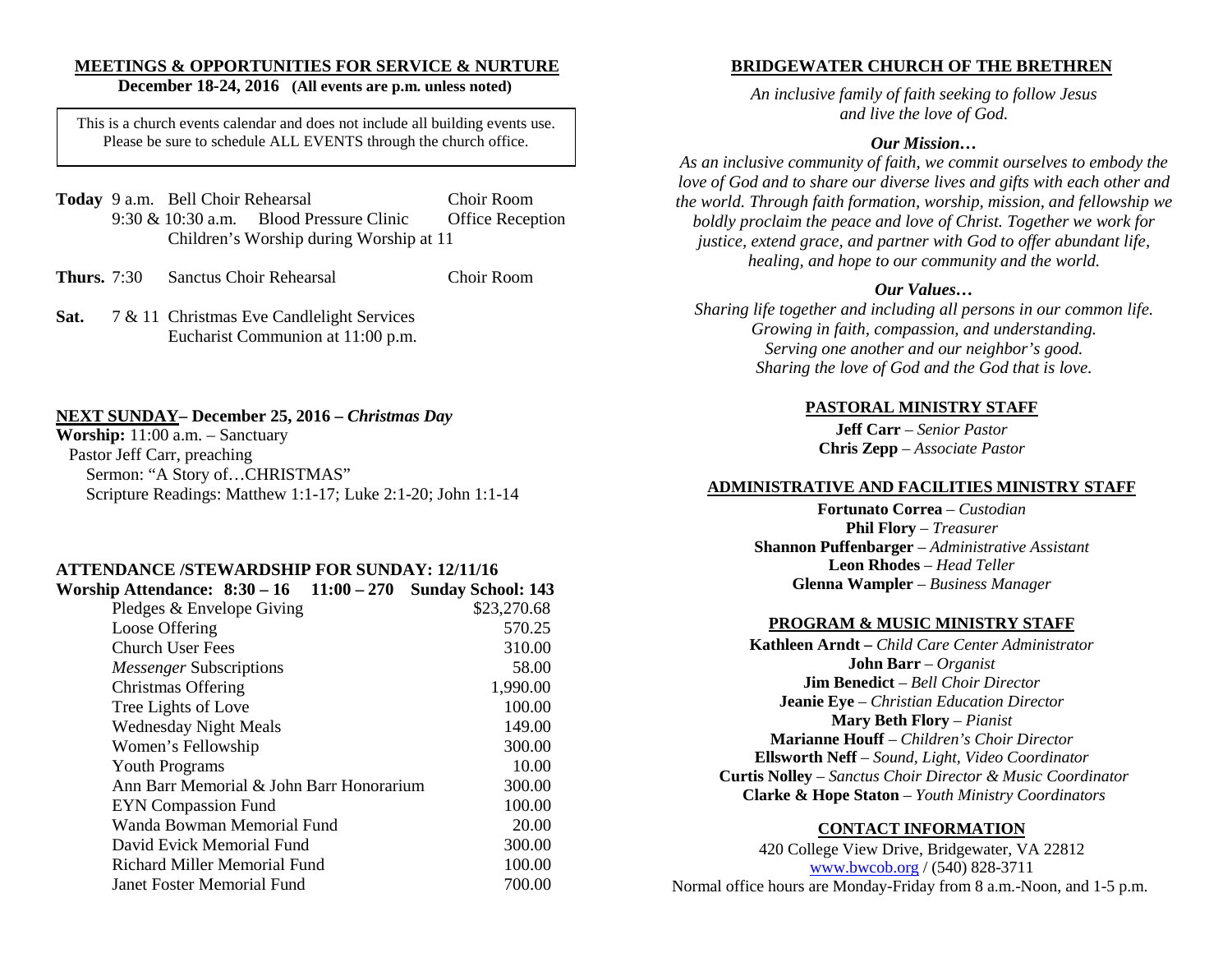#### **SUNDAY MORNING INFORMATION & TODAY'S VOLUNTEERS**

#### **HOSPITALITY CENTER in the Greeting Hall**

Nametags; large-print Bibles, hymnals, & bulletins; listening receivers; and information are available here.

#### **SUNDAY SCHOOL: 9:45 a.m.**

*All Are Welcome* brochures, available in the pews and literature rack, list specific Christian Education opportunities and locations.

**PARKING ASSISTANCE:** 10:30-10:55 a.m. every Sunday.

# **CHILDREN ARE WELCOME!**

Children are always welcome among us and in our corporate worship gatherings. Activity bags are available in the greeting hall for their use and enjoyment. Additionally, childcare for children ages birth to kindergarten is available as well as a "cry room" for those who wish to listen and see the worship service in a separate room from the sanctuary. Ushers are more than willing to help you locate these resources.

**Pianist** (8:30) – Cindy Fike **Fellowship Host** – Tim Kreps **Head Usher** (11:00) – Devin Bowman **Sound/Light** (11:00) – Ellsworth Neff & Dave Lineweaver **Decorators** – Anita Beckman, Linda Dean, Alice Lee Hopkins, Dave & Lori Lineweaver, Deb Mitchell, Lev Norford, Dwynn & Tony Stovall **Deacon Caregiver** – Jan Flora **Van Driver** – Donnie Fulk

# **CHORAL SOCIETY CONCERT**

The Shenandoah Valley Choral Society, under the direction of Curtis Nolley, will present its  $47<sup>th</sup>$  annual Christmas concert this afternoon at 3:00 p.m. in our sanctuary. The concert will include Conrad Susa's "Carols and Lullabies: Christmas in the Southwest," a collection of carols of Spanish descent accompanied by classical guitar, marimba and harp. The second half of the concert will feature a variety of new and traditional carol settings. Tickets will be available at the door.

## **TODAY'S CHORAL ANTHEM TEXT: Christina G. Rosetti**

In the bleak midwinter, frosty wind made moan, Earth stood hard as iron, water like a stone; Snow had fallen, snow on snow, In the bleak midwinter, long ago. Our God, heav'n cannot hold him, nor earth sustain; Heav'n and earth shall flee away when he comes to reign; In the bleak midwinter a stable place sufficed the Lord God Almighty, Jesus Christ. What can I give him, poor as I am? If I were a shepherd, I would bring a lamb; If I were a wise man, I would do my part; What I can I give him: give him my heart.

© 2013 Augsburg Fortress. All rights reserved. Reprinted under OneLicense.net #A-717854

# **CHRISTMAS EVE SERVICES**

Christmas Eve services will be held at 7 p.m. & 11 p.m. with candlelighting at both services and Eucharist communion at 11.

#### **CHURCH OFFICE AND PASTORAL HOLIDAY SCHEDULE**

The church office will be closed December 26-January 2. Some staff will be in and checking messages during that time. If you have pastoral needs please contact Pastor Jeff by leaving a message at the office or contacting him at home or via email.

Thanks to Lisa Houff Photography for the image which has been featured on our Advent series bulletins!